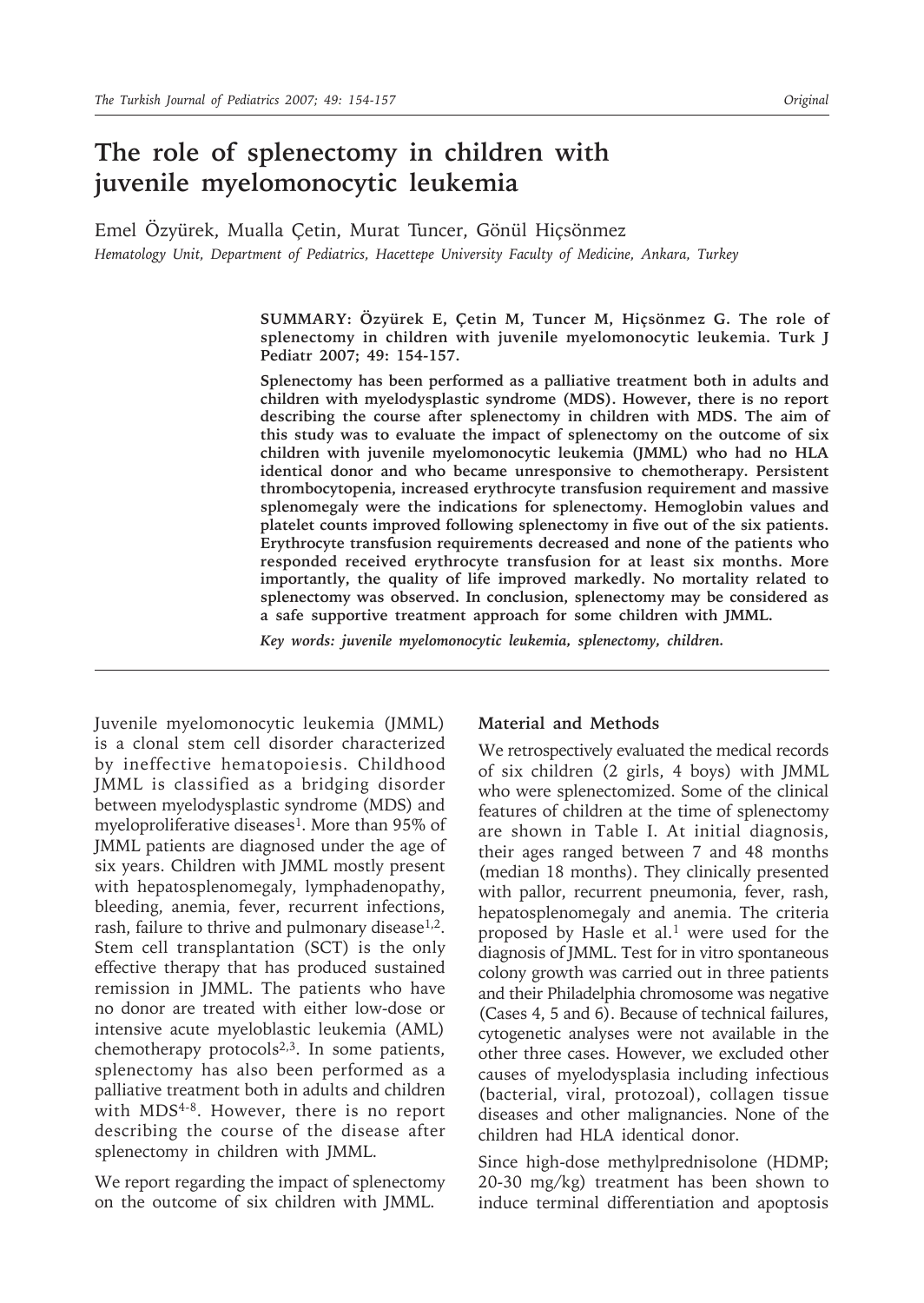| Patient<br>No. | Age (months) <sup>*</sup> gender | Liver/spleen size $*$ (cm) | Cytogenetics | Interval from diagnosis to<br>splenectomy (months) |
|----------------|----------------------------------|----------------------------|--------------|----------------------------------------------------|
|                | 91, M                            | 1/18                       | NA           | 80                                                 |
|                | 31, M                            | 9/10                       | NA           | 22                                                 |
|                | 57. F                            | 10/17                      | NA           |                                                    |
| $4***$         | 32, F                            | 17/17                      | $-7$         | 14                                                 |
| $5***$         | 21, M                            | 10/14                      | -7           | 14                                                 |
| $6***$         | 44, M                            | 10/20                      | 46. XY       |                                                    |

**Table I.** Some of the Clinical and Laboratory Features of Children with JMML

JMML: Juvenile myelomonocytic leukemia. NA: Not available.

\* At the time of splenectomy.

\*\* Test for in vitro spontaneous colony growth was positive.

of myeloid leukemic cells in different subtypes of children with AML in vivo and in vitro $9,10$ , they were put on high-dose steroid- and lowdose cytosine arabinoside-containing AML chemotherapy regimens described previously<sup>11</sup>. Following chemotherapy, with the exception of one child (Case 6) who had massive splenomegaly and severe thrombocytopenia at diagnosis, hemoglobin (Hb) level and platelet count improved in all patients. However, splenectomy was considered between 2 and 80 months after diagnosis of JMML because of the worsening of the initial incomplete clinical and hematological response (Table I). Criteria for the indications of splenectomy consisted of persistent thrombocytopenia, increased transfusion requirement due to anemia and mechanical symptoms (abdominal discomfort, early satiety, and inability to move comfortably) attributed to increased spleen size. In addition, they had reduced physical activity, bodily pain, and were troubled and anxious. All children received pneumococcal vaccination before splenectomy, and penicillin prophylaxis following the operation.

### **Results**

Following splenectomy, improvement in platelet counts and Hb levels were observed in all children except in Case 6. Before splenectomy, the Hb values of the patients ranged between 3.3 and 7 g/dl despite their having been given frequent blood transfusions. Hb values in patients who responded were found above 10 g/dl in all four to six months after splenectomy without necessitating blood transfusions. Effect of splenectomy on erythrocyte transfusion requirement is shown in Table II. Following the operation, none of these patients received erythrocyte transfusion for six months. However, with the exception of Case 6, the remaining children began requiring erythrocyte transfusion between 6 and 14 months after splenectomy.

Although the platelet counts were below  $30.0x10<sup>9</sup>/L$ , only three children (Cases 3, 4) and 6) required platelet transfusions before the splenectomy. With the exception of Case 6, platelet counts of all patients improved within one week  $(>60.0x10<sup>9</sup>/L)$  following splenectomy. Active bleeding continued only in Case 6.

**Table II.** Effect of Splenectomy on Erythrocyte Transfusion Requirement and Survival in Children with JMML

|                | Number of monthly transfusion requirements |           |                                     |
|----------------|--------------------------------------------|-----------|-------------------------------------|
| Patient<br>No. | Splenectomy<br>Before <sup>a</sup>         | After     | Survival after splenectomy (months) |
|                |                                            | $1(14)^*$ | 14                                  |
|                |                                            | 1(13)     | 22                                  |
|                |                                            | 2(6)      |                                     |
|                |                                            | $(6)^*$   |                                     |
|                |                                            | $(9)^*$   |                                     |
|                |                                            |           |                                     |

JMML: Juvenile myelomonocytic leukemia.

<sup>a</sup> Within last three months before splenectomy.

\* Number in parentheses indicates the interval between splenectomy and transfusion requirement.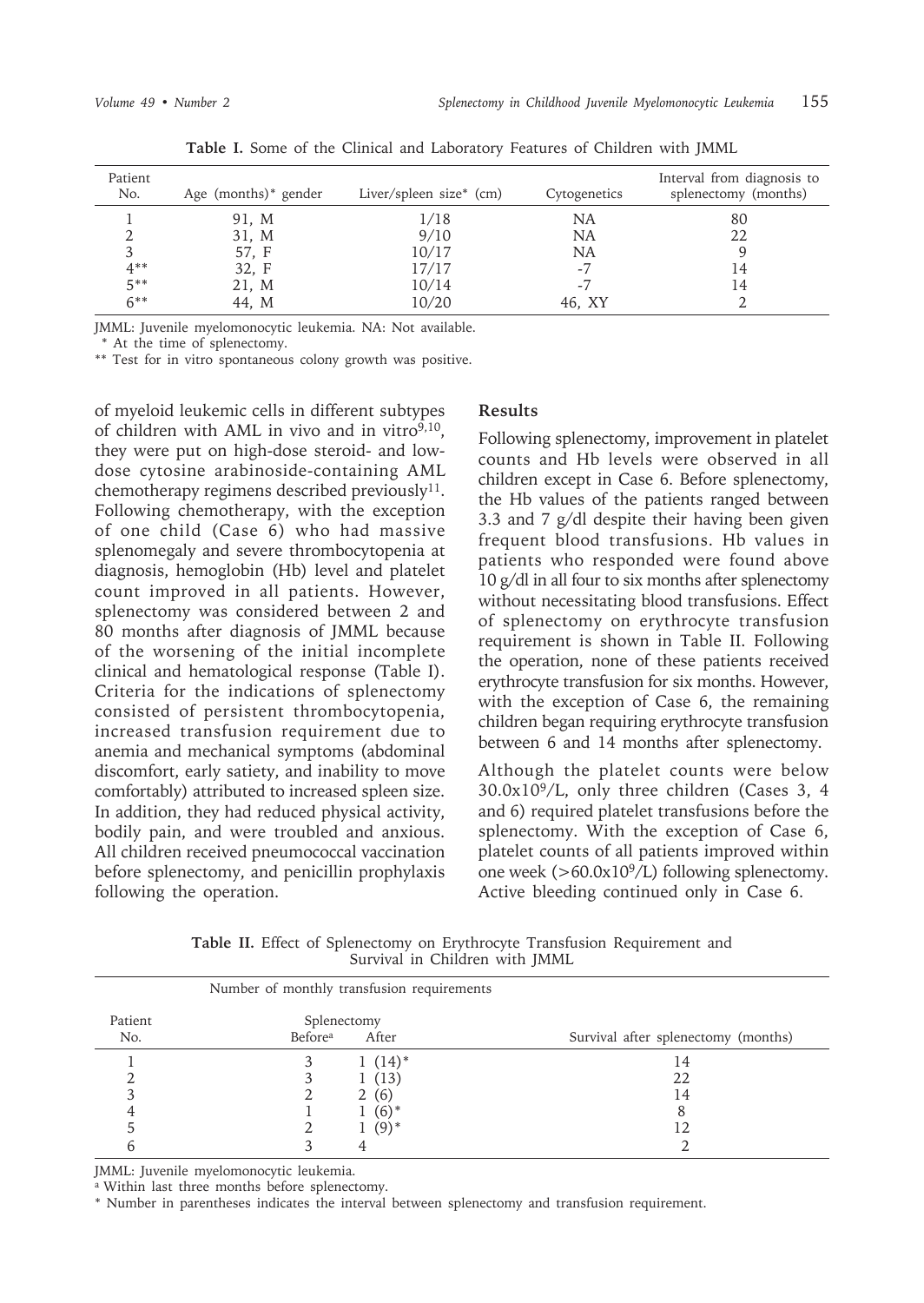An elevation in white blood cell (WBC) count was observed in all patients after splenectomy. Preoperative mean values of WBC count increased from  $10.7 \pm 9.4 \times 10^9 / L$  to  $45.0 \pm 35.3$ x 109/L. One to three months following the operation these values ranged between 14.0- 70.4 x 109/L.

Before the splenectomy, the spleens were of massive size  $(\geq 10 \text{ cm})$  in all patients (Table I). Splenomegaly was associated with hepatomegaly (>9 cm) with the exception of one patient (Case 1). After splenectomy, a mild decrease in liver size was observed in three (Cases 2, 4 and 5) of the six patients.

Following the operation, the quality of life improved dramatically in all cases except Case 6. They became free of mechanical symptoms attributed to massive splenomegaly and they were able to conduct daily activities normally. Moreover, they improved emotionally to a more comfortable state. After removal of the spleen, the survival of these children improved markedly, ranging between 8 and 22 months (median 14 months) (Table II). However, Case 6, who did not respond to splenectomy, died two months after the operation. No complication related to splenectomy was observed.

## **Discussion**

There are few studies indicating the role of splenectomy in the management of patients with MDS. Although appropriate indications for splenectomy are not properly settled in MDS, in previous studies it was indicated if persistent thrombocytopenia and mechanical symptoms attributed to increased spleen size were present<sup>4,6</sup>. In a few studies, splenectomy was performed before SCT to reduce leukemic cell burden if splenomegaly persisted below the umbilicus or to reduce the requirements of platelet transfusion7,8,12,13. In the present study, persistent thrombocytopenia, increased erythrocyte transfusion requirement and massive splenomegaly were the indications for splenectomy in children with JMML.

In childhood MDS series, splenectomy was reported only in patients receiving SCT7,8. Indication of splenectomy before SCT is not clear. It is also not clear whether the splenectomy before SCT reduces the risk of relapse. In two studies of children with JMML, since splenectomy did not influence

the outcome, the benefit of splenectomy before SCT was reported as questionable<sup>7,8</sup>. On the other hand, three recent studies suggested that splenectomy before SCT was important for disease control in these children<sup>12,13,14</sup>.

In the present study, a rapid improvement in hematological findings was observed following splenectomy in five of the six children with JMML who became unresponsive to chemotherapy. In addition, erythrocyte transfusion requirement decreased significantly. Resolution of anemia following splenectomy was also noted in adult MDS patients who previously required erythrocyte transfusions<sup>4</sup>. The rapid resolution of hematological parameters indicates that spleen trapping of blood elements may have significant contribution for the occurrence of cytopenias in JMML. The pathological studies in adult patients with chronic myelomonocytic leukemia (CMML) have shown that splenomegaly is associated with marked infiltration of monocytes and immature myeloid cells, hemophagocytosis, and extramedullary trilineage hematopoiesis<sup>5,6</sup>. Improvement of the thrombocytopenia in JMML may also be related to destruction of the platelets by the spleen through immune mechanisms<sup>4</sup>.

The survival of children with JMML who had no opportunity for SCT was poor. Previous studies showed that about half and one-quarter of these patients were alive at the end of one and two years after presentation, respectively15-17. In the present study, following splenectomy, a better quality of life and prolonged survival, ranging between 8 and 22 months, were achieved in five of the six children with JMML who were unresponsive to chemotherapy and had no chance for SCT.

In contrast to the adult MDS patients, no splenectomy-related mortality was observed in children in the previously reported and the present study<sup>5,6</sup>. Based on these results, splenectomy appears to be a safe procedure in children with JMML.

In conclusion, splenectomy may be considered in certain conditions as a safe supportive treatment approach to provide better quality of life and to decrease requirement of transfusions in children with JMML who become unresponsive to chemotherapy and have no opportunity for SCT.